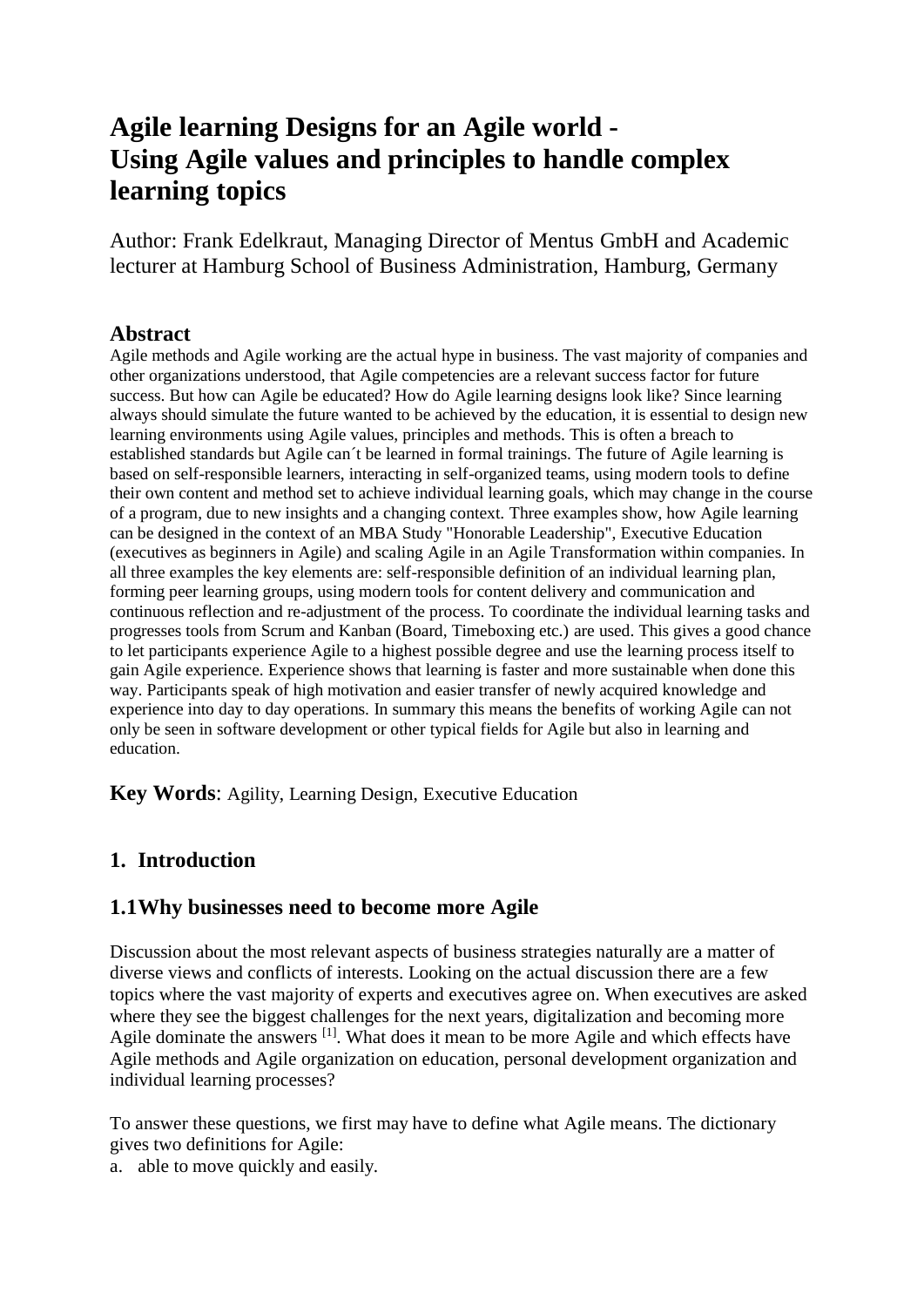b. relating to or denoting a method of project management, used especially for software development, that is characterized by the division of tasks into short phases of work and frequent reassessment and adaptation of plans.

Whereas the first definition describes an ability and is used as an adjective, the second one is the one relevant for organizations. Even so many Agile methods have been developed before, the publication of the so-called Agile Manifesto in 2010<sup>[2]</sup> is often seen as the key catalyst for the Agile movement. Since then the number of publications grew exponentially, Agile may be seen as a hype but those who already experienced the outcome of Agile working know, there is a significant change going on. Not only software development is affected but nearly all industries and organizations try to achieve dramatic productivity increases, rarely seen before. To do so it is essential to understand that Agile is a framework including methods, but also needs a governance structure for the organization and an Agile mindset.

For the further discussion we want to define Agile as a way to organize work with a focus on value-creating output for the customer created by cross-functional (to minimize dependencies) teams who take a full end-to-end responsibility. Work is broken down in small tasks which can be time-boxed (all tasks are realized in the same short period) and this iterations allow to experiment, analyse and learn quickly. This often in close cooperation with the customer.

# **1.2 The Cynefin Framework**

To understand the relevance of Agile for modern business a bit better let us take a look at some of the key aspects. The purpose of working Agile is to handle complex topics in a proper manner. Until today most organizations are well doing in handling simple and complicated topics like basic services or building machines and plants. The value stream is broken down in roles and processes and the organization mostly reflects exactly this structure by defining departments etc. according to a production process. If complex topics shall be handled, this does not work anymore and even the use of project management methods has its limits. A look at the so called Cynefin Framework <sup>[3]</sup> gives first hints, why this is the case. For simple and complex topics, the standard way to work is to sense the relevant factors, decide and plan and afterwards execute the plan. In most cases best or good practices can be used as an orientation. In complex contexts the best way to work is probe (experiment), analyse the effects and respond to this learning. New ways of work and new knowledge are created.



Picture 1: Cynefin Framework according to Dave Snowden. Source: [https://en.wikipedia.org/wiki/Cynefin\\_framework](https://en.wikipedia.org/wiki/Cynefin_framework)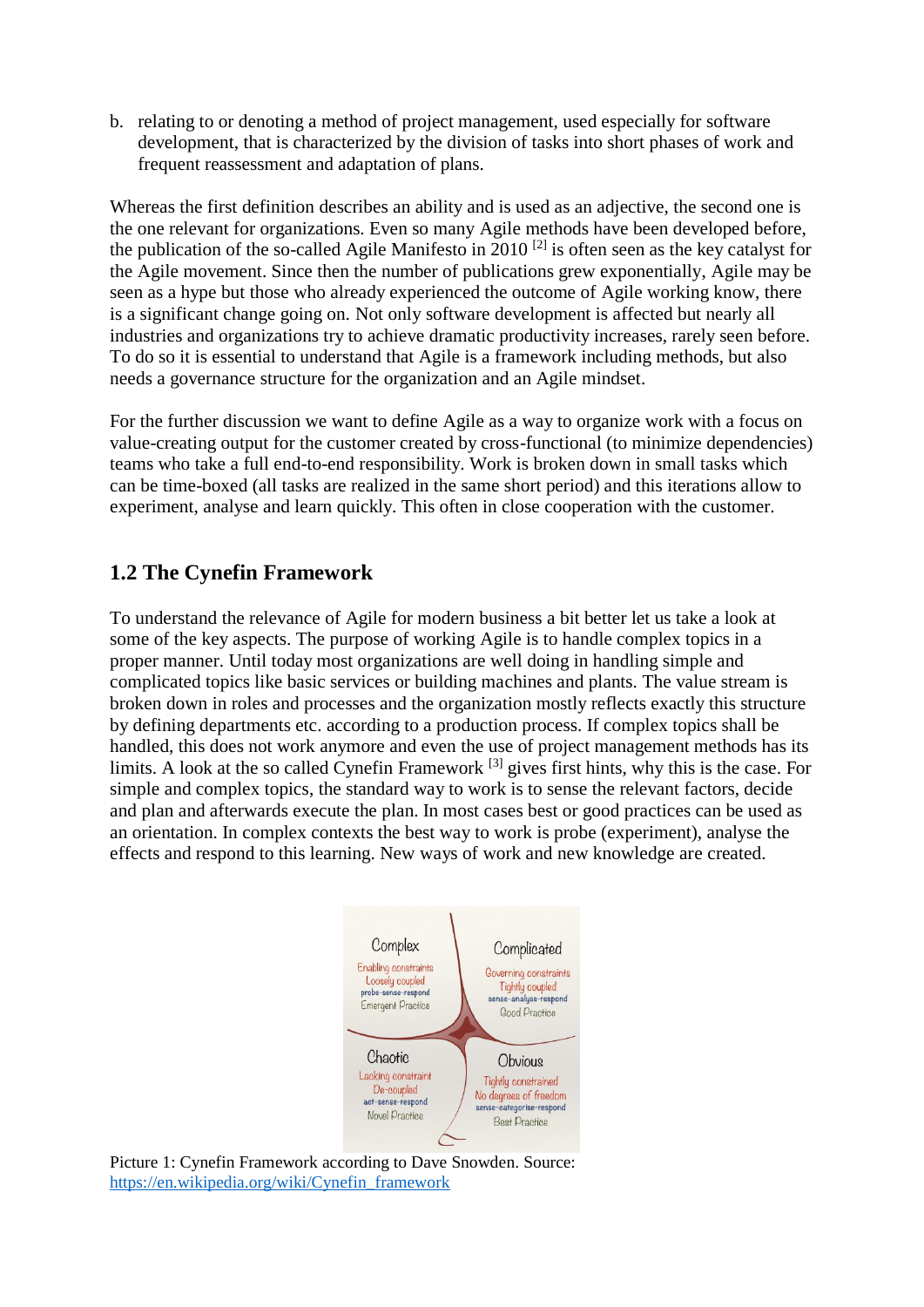If you try to organize work in the traditional (simple or complicated context) manner, it will fail to show the expected outcome. Customer expectations may change over the process, external conditions as well or a completely new way to do business arises. This was obvious in the IT, internet and telecommunications business where new products and platforms already replaced whole industries or threaten to do so in the near future.

Just by looking at the standard way to work in complex environments it becomes obvious, the organization of work has to be done in a different way. This is what Agile methods try to do. The key changes are already mentioned in the Agile Manifesto and can be summarized as follows:

- the basic organization is a cross-functional (minimizing interdependencies) and selforganized team taking an end-to-end responsibility for the value creating process.
- The customer benefit is the main driver for work and integrating the customer into the process is key
- Work is made transparent and broken down into small tasks delivering working (and therefore testable) output. Output is created in short-term iterations (sprints) to keep adaptability high.
- Regular reviews and retrospectives allow quick response to changes on customer or market side and are the base for continuous learning and improvement.

## **1.3. Consequences of Agile working methods for Learning**

The last point "continuous learning and improvement" is what we want to focus on in the following discussion. In a complex, i.e. unforeseeable, fast moving and highly interactive context learning is a key factor for success. In a complex world the relevance of basic knowledge and experience decreases dramatically whereas the creation and sharing of new knowledge and experience is of higher importance. Agile working itself is a permanent source for creating new knowledge and methods and can be seen as a continuous learning journey.

Teams and individuals permanently develop new competencies and share these with others in direct interactions. The Agile community developed several new formats for this kind of sharing, starting with working out loud, fuck-up nights, townhall meeting, etc.<sup>[4]</sup>. Other new formats focus on structured approaches to create sustainability in newly developed knowledge. Overall the teams took over the responsibility for individual and peer learning and the relevance of the Personal Development (PD) departments decreased in this organizations dramatically. This is mainly a result from a far to slow innovation rate and a lack of customer (i.e. learner) focus. In the small field of PD the recent change represents what Agile is doing on the large scale in similar speed and consequence.

So said this does not mean, there is no need for classical education and Personal Development measures. Keeping in mind, the Agile approach itself and its consequence for learning is relevant for complex contexts, there still remain many fields of education and learning which are related to simple or complicated topics. Here it has to be checked, if newly developed approaches can be used meaningfully or whether traditional ways o organize learning are still favourable.

The Japanese concept of Shu Ha Ri <sup>[5]</sup> may help to understand the situation better. On the Shu level a beginner follows the instructions of his master. On the Ha level he uses the input from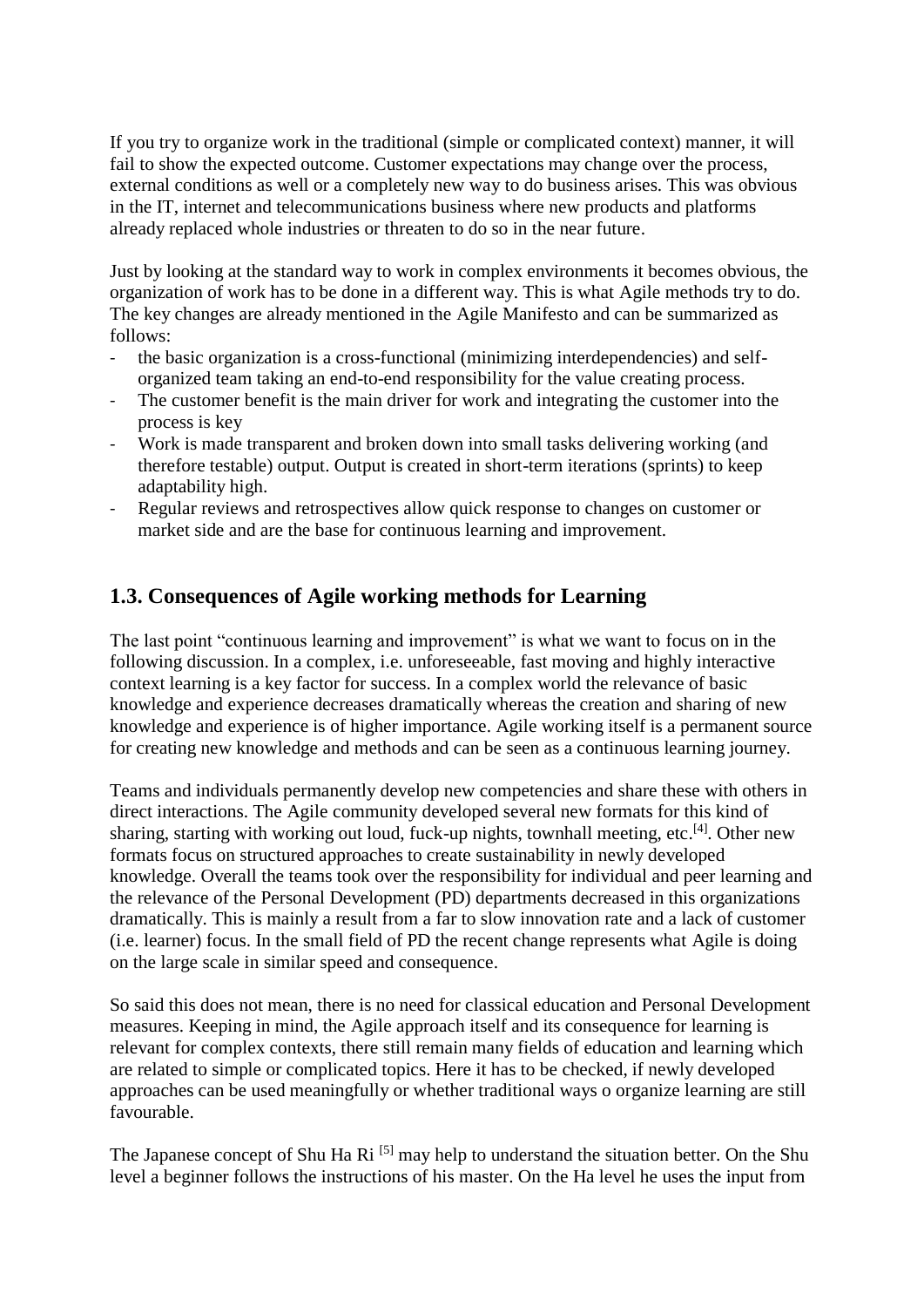other masters too, tries new ways and learns by changing things. On the Ri level the learner creates new ways by himself, based on the already existing experience. He became a master himself. When organizing learning concepts in a company, university or any other organizations, the three levels can be used to differentiate the needs to learn and suitable learning designs. If for example an apprentice shall learn to use a machine, this is beginner level and formal, instruction-based training can be the best way to educate him. Bachelor studies at university will also have more formal learning parts too. When knowledge and experience are more relevant, social learning designs (learning based on interaction), experiment-based learning and technological sophisticated tools like AR/VR-based training, internet systems etc. become more relevant. Agile learning will be more relevant for the Ri level, where new knowledge is developed.

Though most organizations will develop bi-modal learning designs, where classical and Agile ways to organize learning are used. Classical learning designs and Agile approaches will be used simultaneously. The challenge is to develop the organizations capabilities to design learning more Agile and handle a much bigger "toolbox" for self-responsible learning in peer groups and other learning designs. [6]

# **2. Design of smart Learning systems**

The key to successful learning is the design of learning formats, allowing the learner to get the proper mix of input, experimentation and interaction with others. For those who want to develop themselves to Agile working context this means, the initial learning to achieve Agile competencies as well as the later process of continuous learning should be designed as close as possible to the way Agile work is organized, i.e. simulate the Agile working in the education. A formal training or seminar of five days to get instructions on Agile methods etc. does not make any sense. Learning Agile means acting Agile.

| Learning     | classical                          | Agile                                   |  |  |
|--------------|------------------------------------|-----------------------------------------|--|--|
| Reference    | Best practice (simple, complicated | Emerging practice (complex context)     |  |  |
|              | context)                           |                                         |  |  |
| Goal         | Knowledge transfer                 | Knowledge and experience creation       |  |  |
| Supporter    | Teacher / trainer                  | Facilitator / Servant Leader            |  |  |
| Content      | Curriculum, books, Articles,       | "Blue Water" approach (analyse and      |  |  |
|              |                                    | reflect available information, find new |  |  |
|              |                                    | knowledge and define methods/tools)     |  |  |
| Impact check | Tests and certification            | Use of gained experience in             |  |  |
|              |                                    | operational context (outcome            |  |  |
|              |                                    | orientation)                            |  |  |

Table 1: Comparison of major factors influencing classical and agile learning design

## **2.1 Adapting Agile values and principles to learning**

The first step to Agile learning designs may be to "translate" the Agile mindset into the world of learning and education. The following table takes the Agile values and principles and uses them to define an Agile learning mindset.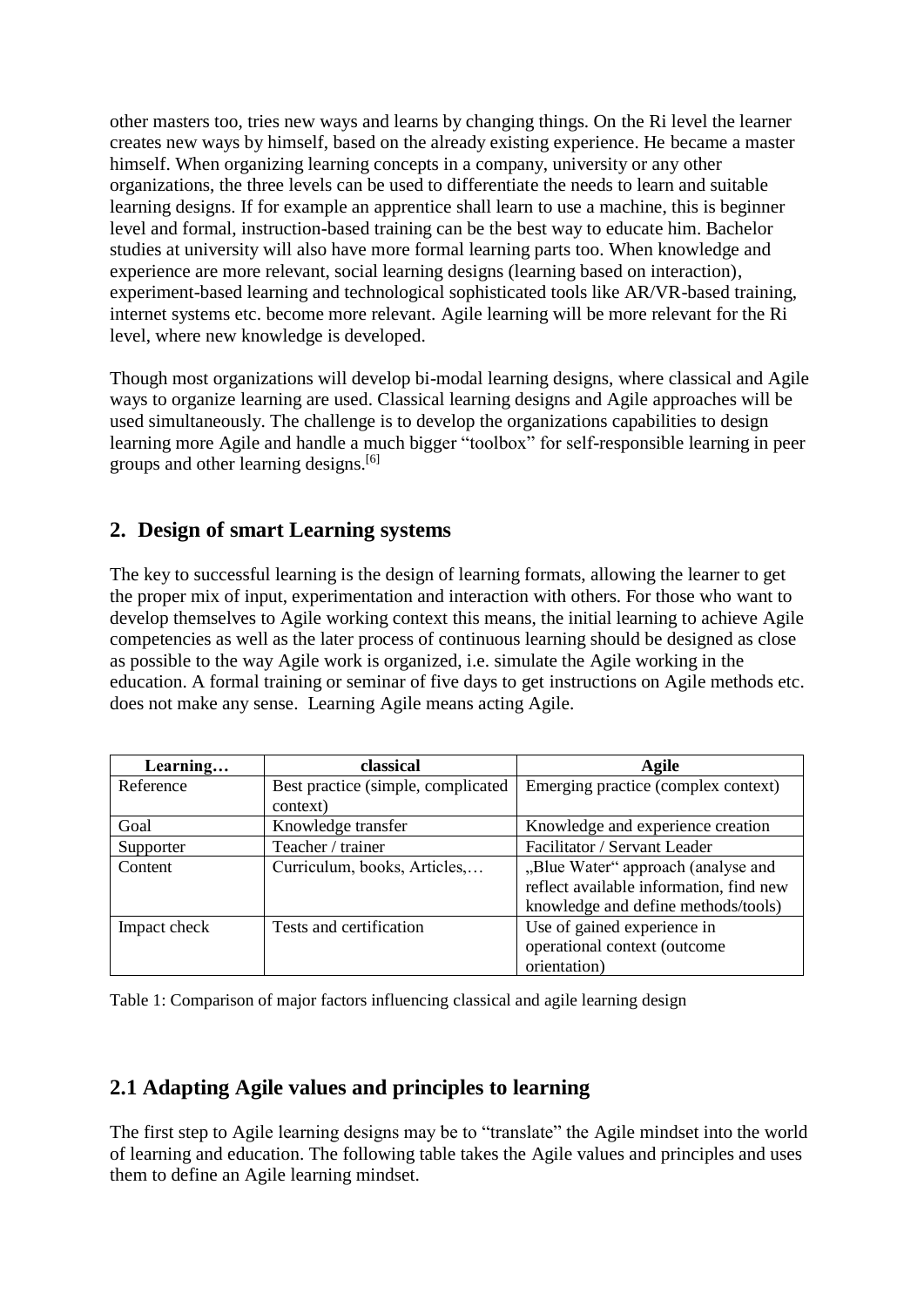| <b>Agile Values</b>                                                                                                                   | <b>Agile Learning Values</b>                                                                                                                                                |  |  |
|---------------------------------------------------------------------------------------------------------------------------------------|-----------------------------------------------------------------------------------------------------------------------------------------------------------------------------|--|--|
| Individuals and Interactions Over Processes and                                                                                       | Individual learning needs and interactions over                                                                                                                             |  |  |
| <b>Tools</b>                                                                                                                          | Processes and Tools                                                                                                                                                         |  |  |
| Working Software Over Comprehensive                                                                                                   | Working offers (related to learning needs) over                                                                                                                             |  |  |
| Documentation                                                                                                                         | certificates and test results                                                                                                                                               |  |  |
| <b>Customer Collaboration Over Contract</b>                                                                                           | Supporting individual learning processes over                                                                                                                               |  |  |
| Negotiation                                                                                                                           | defined methods and models                                                                                                                                                  |  |  |
| Responding to Change Over Following a Plan                                                                                            | Responding to Change Over Following a<br>curriculum and operational structure                                                                                               |  |  |
| <b>Agile Principles</b>                                                                                                               | <b>Agile Learning Principles</b>                                                                                                                                            |  |  |
| Our highest priority is to satisfy the customer                                                                                       | Our highest priority is to satisfy the learner by                                                                                                                           |  |  |
| through early and continuous delivery                                                                                                 | delivering individually useful offers at the right                                                                                                                          |  |  |
| of valuable software.                                                                                                                 | time and in the right way                                                                                                                                                   |  |  |
| Welcome changing requirements, even late in                                                                                           | Welcome changing requirements, even late in                                                                                                                                 |  |  |
| development. Agile processes harness change                                                                                           | a development program. Agile learning processes                                                                                                                             |  |  |
| for the customer's competitive advantage.                                                                                             | harness change for the learners progress.                                                                                                                                   |  |  |
| Deliver working software frequently, from a<br>couple of weeks to a couple of months, with a<br>preference to the shorter timescale.  | Learning is a continuous process, reflectetd and<br>improved in short cycles.                                                                                               |  |  |
| Business people and developers must work<br>together daily throughout the project.                                                    | Learning is strenghtened in diverse learning<br>groups interacting on a daily (or other short<br>iterations) base.                                                          |  |  |
| Build projects around motivated individuals.                                                                                          | Organise learning teams around motivated                                                                                                                                    |  |  |
| Give them the environment and support they                                                                                            | learners. Learners get a suitable framework but                                                                                                                             |  |  |
| need, and trust them to get the job done.                                                                                             | learn self-responsible.                                                                                                                                                     |  |  |
| The most efficient and effective method of<br>conveying information to and within a<br>development team is face-to-face conversation. | The most efficient and effective method<br>of<br>information<br>conveying<br>and<br>within<br>to<br>a<br>development team is face-to-face conversation.<br>(as in original) |  |  |
| Working software is the primary measure of                                                                                            | Learning outcome visible in the operational                                                                                                                                 |  |  |
| progress.                                                                                                                             | context ist the primary measure of progress.                                                                                                                                |  |  |
| Agile processes promote sustainable                                                                                                   | Agile learning promotes continuous personal and                                                                                                                             |  |  |
| development. The sponsors, developers, and                                                                                            | professional development. All stakeholders in                                                                                                                               |  |  |
| users should be able to maintain a constant pace                                                                                      | this process should be able to maintain a constant                                                                                                                          |  |  |
| indefinitely.                                                                                                                         | pace.                                                                                                                                                                       |  |  |
| Continuous attention to technical excellence<br>and good design enhances Agility.                                                     | Continuous attention to technical excellence<br>and good learning design enhances learning<br>Agility.                                                                      |  |  |
| Simplicity--the art of maximizing the amount                                                                                          | Simplicity – the art of focussing on the impactfull                                                                                                                         |  |  |
| of work not done--is essential.                                                                                                       | and skipping what is not necessary $-$ is essential.                                                                                                                        |  |  |
| The best architectures, requirements, and<br>designs emerge from self-organizing teams.                                               | The best content decisions, design of formats and<br>learning conduct come from self-organizing<br>learning teams.                                                          |  |  |
| At regular intervals, the team reflects on how                                                                                        | At regular intervals, the team reflects on how                                                                                                                              |  |  |
| to become more effective, then tunes and adjusts                                                                                      | to become more effective, then tunes and adjusts                                                                                                                            |  |  |
| its behaviour accordingly.                                                                                                            | its behaviour accordingly. (as in original)                                                                                                                                 |  |  |

Table 2: Agile values and principles transferred into the context of learning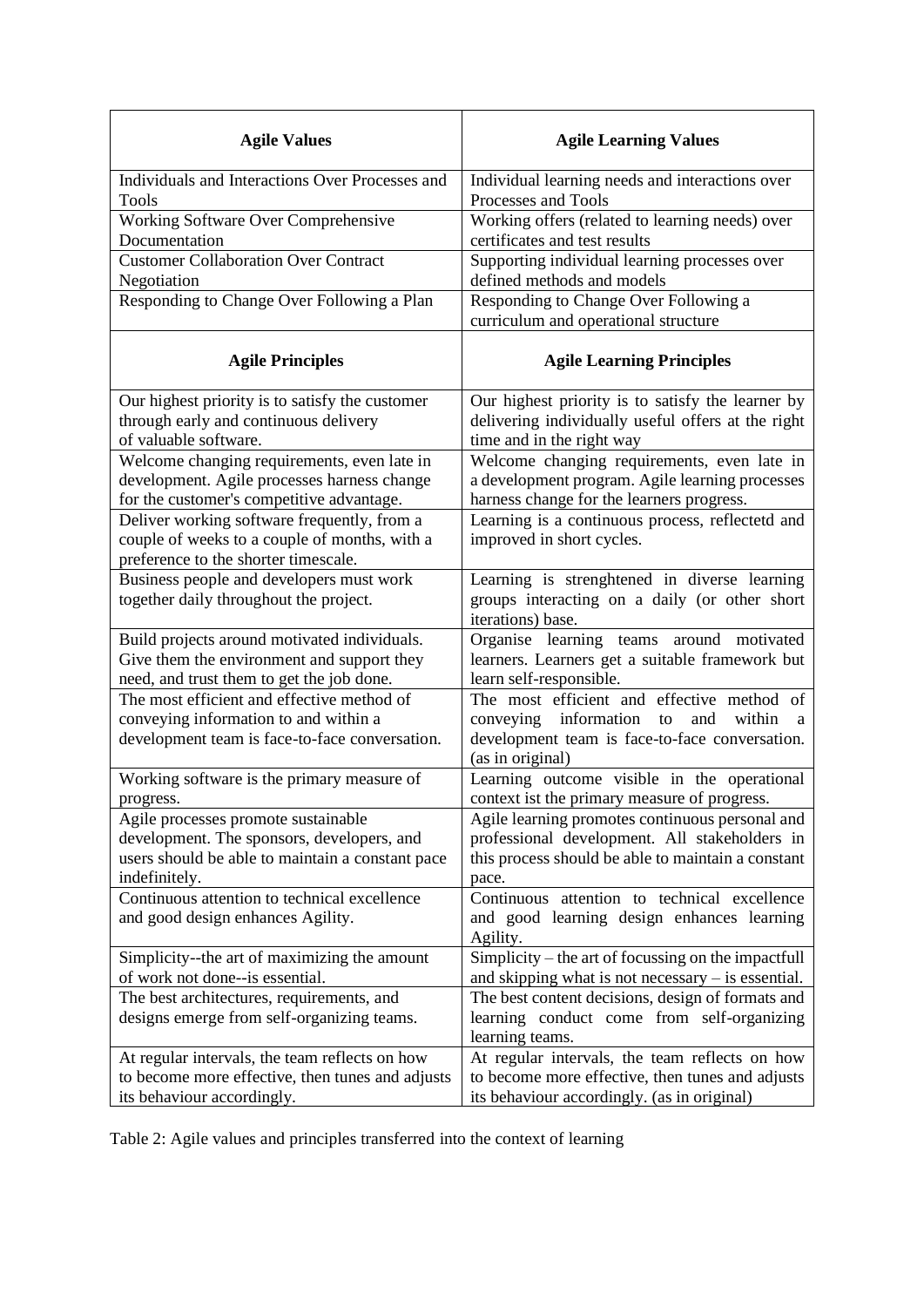To summarize the change resulting from Agile the acronym Agile itself can be used:

- **A** Agile learning is an infinite process on the way to individual mastery.
- **G** Gained experience in the learners working context defines the learning goals and process.
- **I** Iterations (sprints) of individual learning tasks, reviews and re-adjustments characterize the learning process.
- **L** Learning is a cooperative, social process in which peer groups support each other
- **E** End-to-end responsibility for learning is with the learner himself

In the next step the design of any learning approach tries to follow the values and use the given principles. In some cases this is easy but sometimes, e.g. in formal education at universities this needs some compromise, due the students pre-education and maturity level. Self-responsible definition of an individual curriculum and peer group interaction may have to be developed first, before they can be used in a professional manner. How this may look like is described in chapter 3.

# **2.2. Changing roles in Agile learning**

It should be mentioned, that implementation of Agile learning into an existing organization may also be a challenge for teachers, trainers etc. They may be used to formal education, i.e. being the expert telling others what they should know. This still is needed in basic education but the approach in Agile formats is the opposite. Here a professor or trainer acts like a gardener, creating an environment to grow for each individual learner. The role is more a serving role, ensuring the learner and his peer group gain the most out of their self-structured and self-responsible process. This topic would be worth a more detailed discussion but can not be continued in this paper.

# **3. Agile learning formats – Three examples**

Defining values and principles for Agile learning is a good start into an Agile education but the real challenges are the design and operations of the learning experiences themselves. Above we already mentioned one of the many conflicts of interests (self-responsibility vs. maturity level) which are part of Agile learning designs. The following three examples show, how Agile learning may look like in real terms.

In all three examples the key elements are: self-responsible definition of an individual learning plan, forming peer learning groups, using modern tools for content delivery and communication and continuous reflection and re-adjustment of the process. To coordinate the individual learning tasks and progresses tools from Scrum and Kanban (Board, Timeboxing etc.) are used.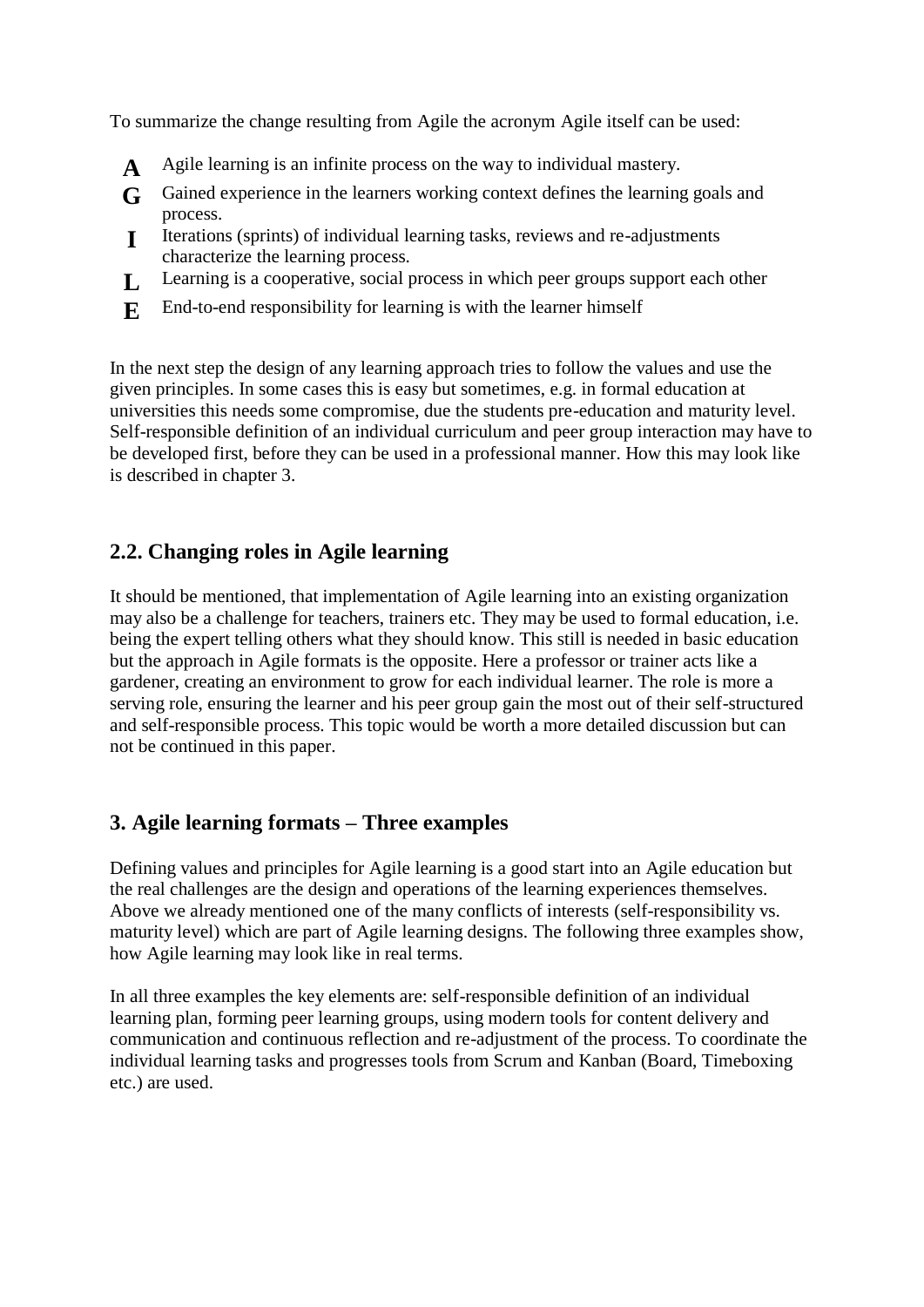## **3.1. Students– Agile MBA education at Hamburg School of Business Administration**

For many years MBA studies have been seen as the most sophisticated way to qualify managers for a role as executive. Discussions initiated by critics like Mintzberg<sup>[7]</sup> and practical shortcomings as described by Wujec [8] already initiated change.

At Hamburg School of Business Administration (HSBA) several improvements to the classical MBA design have been done. The lack of ethical aspects in modern leadership for example has been addressed in an MBA called "Honorable Leadership", using the experience of the Hamburg Honorable Merchant tradition<sup>[9]</sup>.

Agile education has been introduced as follows. Since MBA students shall be prepared for a leadership role, i.e. for a role mainly handling complex topics, the standard Case Studies (which use working logics for a complicated context) have been dismissed as to mechanistic. The leadership course instead is organized completely Agile. There is no curriculum, no Powerpoint slides or any other formal education element. The course is started with a statement saying: The most relevant competence of any leader is critical thinking! What you will learn here is critical thinking.

This said, the group is asked a question: Can we learn about great leadership from the most successful company in human history? This already is a trap-question, because it asks for best (simple) or good (complicated) practice. Due to their former education and experience the students will answer yes and asked to identify the respective company in different groups. Most groups com up with different ideas and realize within the first 15 minutes of their course, that critical thinking is not as easy as most believe. Answers normally relate to existing companies (history?) and there was no prior definition of success. So it is no surprise, that the V.O.C. as most successful (in terms of market capitalization) company in history can´t be identified.

Finally (we are still in minute 20 of a several months course!) the base is laid for a more diverse, broader discussion and the insight, that using the diversity of the group (several nationalities, industry backgrounds etc.) may be a success factor. Furthermore, the question sharpens the view on the context and the relevance of change for any company´s success. Whereas monopolies and slavery have been key success factors for companies in the early 17th and 18th century, today a company is wise to integrate the *UN 17 sustainability goals* or the *Human Rights Charta* into their definition of success. Context changes over time and the technological drivers of the change are only one part of the underlying social changes. Understanding this, students are able to further drive their learning self-organized in small peer groups.

Seeing the whole picture gives students a far better foundation to define a modern and context-related leadership model themselves. By applying the resulting model to their own company, the students can create a useful outcome and mostly try to apply modern tools like Business Model Canvas etc. without being asked to.

Looking on the recent experience it became clear that MBA students bring sufficient experience and maturity to work 98% of the time on their own planning and find proper answers to any question. Knowledge is provided by the internet and modern tools allow experimentation to find new approaches for modern leadership. Motivation to work on the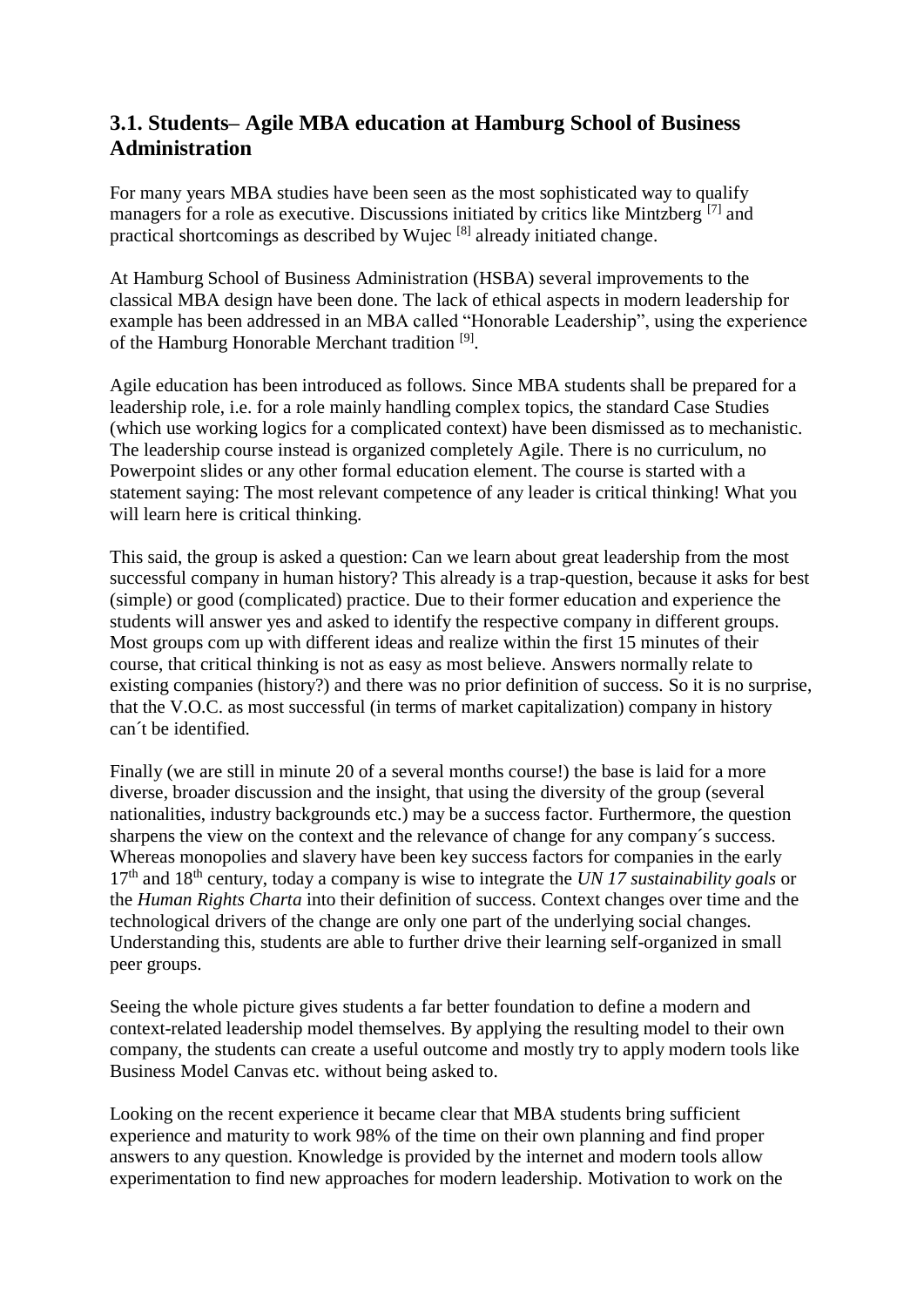topic of leadership and transfer to the own context is significantly higher than in comparable studies using more traditional curriculum-based approaches.

What we deliver is the critical mind needed to see the whole picture and the value of diversity to find the best solution in a cooperative approach.

## **3.2. Executive and Managers – Introducing executives to Agility by using sports**

When looking back on the last years of discussion about Agile, the most critical education topic was the preparation of organizations or more often just small parts of an organization to use Agile in a proper manner. When looking on the Agile mindset and the changes they cause, it becomes obvious that Agile is not a methodological matter. The organizational design is affected and even the top management has to learn and understand what Agile means for them and their role.

Experience shows, that many executives where educated formally and have a mechanistic view on the way companies should be organized. They are beginners in Agile! Key point her is, they mostly define Agile as given in the first definition (see introduction) and do not understand what Agile working is and how the effects on their role look like. After many years of hard work and career success they lack the insight of being a total beginner in a completely new approach.

To get access to this group the design of an introduction into Agile may look like the following. We invite for a two-day workshop (time restricted target group), to meet at one of the Olympic training centres. These centres have been introduced to give athletes ideal conditions to prepare for the next Olympics. Top managers mostly see competitive sports very positive due to the many similarities to business. Additional it is appealing to directly interact with top athletes and national trainers in the workshop.

For us the setting is some kind of "Trojan Horse" allowing to introduce some Agile principles like eye level, cross-functional work, outcome orientation and strong cooperation. The managers live at the centre which means only training clothes to wear, informal communication, living in simple two-bed rooms etc.

Within the workshop short sport activities and Agile activities alternate and step by step the principles of Agile working and the consequences for organizational design (main topic for the participants) become obvious. The ground is prepared for more detailed workshops within the company and other activities needed to get a real Agile top management. Motivation to drive Agility in the own context becomes very high.

Most relevant for the success is avoid the company and even related contexts. Using the hotel where quarterly strategic workshops are held for example will not change the view and mindset the way we see it at the Olympic training centre. Here Agility can be experienced in a positive, motivating and eye-opening design.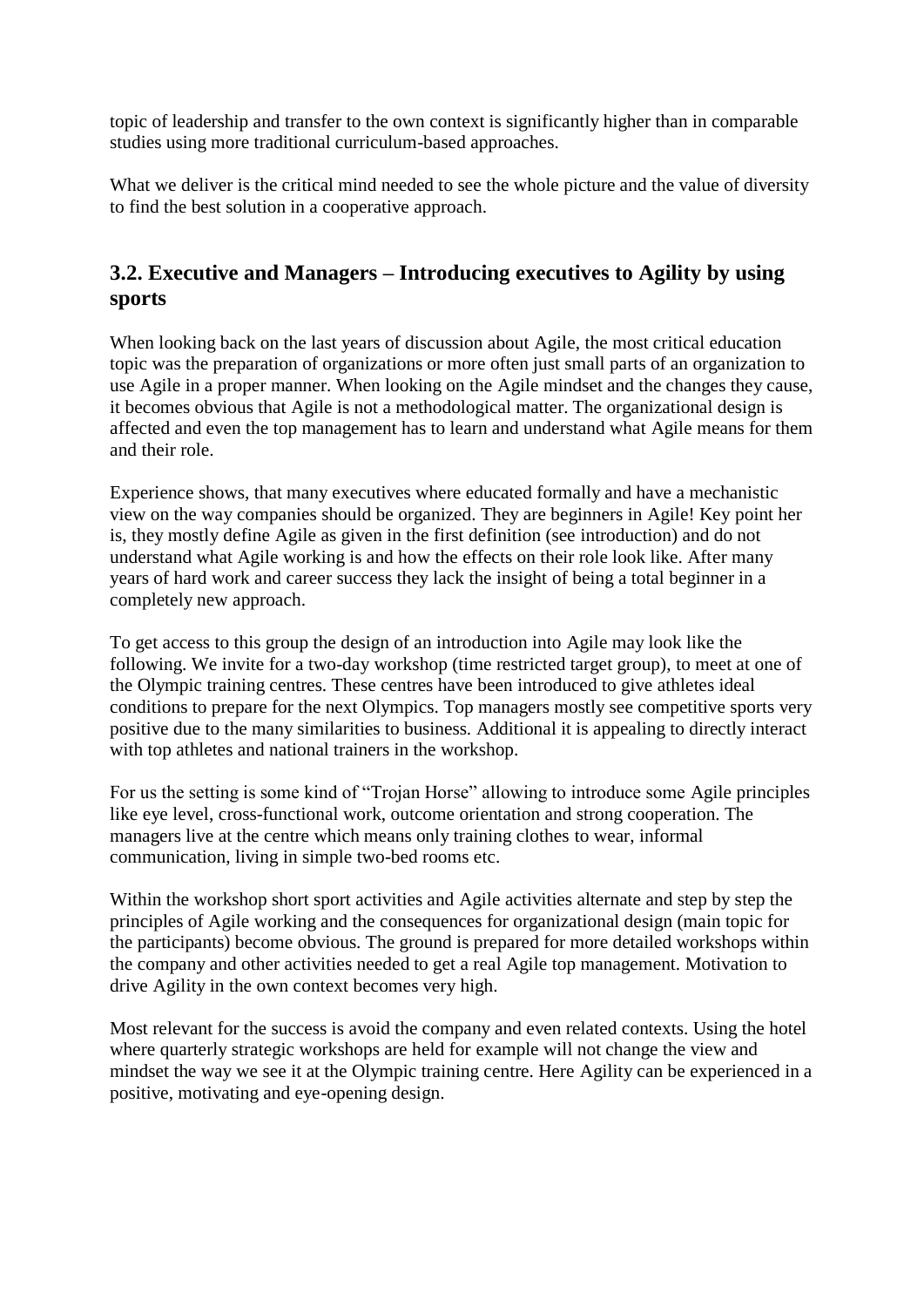# **3.3 Organizational learning – An Agile transformation program**

Starting Agile in a few teams or Agile garages, hubs etc. may be an easy task, compared to the next step. Scaling Agile working into a whole company, especially if the final goal is a bimodular organization is a highly complex and time-consuming process. The decision to go this way automatically will include a significant learning part. Those having no experience with Agile have to be introduced and the organization has to change at several points to allow Agile teams to be successful. We have to keep in mind, Agile is always having end-to-end responsibility for a value-creating outcome. The whole value creating chain has to be Agile to realize the value of Agile working.

As already mentioned before any education should use the principles (see table 2) of the new situation which is pursued by the change process. Any Agile transformation therefore should be designed to be Agile itself. For any Agile transformation we recommend to use all values and principles of Agile working in the design and conduct an Agile transformation process.

Key element for the learning process is experimentation and improvement in short iterations to gain experience as fast as possible. For that we designed a learning program in which a whole organization can develop Agile competencies in short iterations and mostly (some basic training is needed) self-organized and self-responsible. To fit into the operational context most companies decide to give the program a formal structure and define a set of workshops. This may look like given in the following table.

|                 | <b>Module</b>      |                     |                            |               |           |                    |  |  |
|-----------------|--------------------|---------------------|----------------------------|---------------|-----------|--------------------|--|--|
| WS1             | Rules $&$<br>Roles | <b>Agile Basics</b> | Requirement<br>Engineering | Project start | PA        | <b>SP</b>          |  |  |
| WS <sub>2</sub> | Review             | Design Thinking     | Organizational<br>Design   | PA            | <b>PA</b> | <b>SP</b>          |  |  |
| WS3             | Review             | Leadership 1        | Agile KPI's                | <b>PA</b>     | <b>PA</b> | <b>SP</b>          |  |  |
| WS4             | Review             | Scaling Agile       | Leadership 2               | <b>PA</b>     | <b>PA</b> | <b>SP</b>          |  |  |
| WS5             | Review             | Agile<br>Transform. | Facilitation               | <b>PA</b>     | <b>PA</b> | Retros-<br>pective |  |  |

Table 3: Example for a mixed formal/Agile transformation program. Formal parts result from the need to basic inputs and operational organization. Content and projects are conducted fully Agile. PA: Project, SP: Sprint Planning

The program of five Workshops (WS) of three days each. The modules define a frame in which self-organized learning groups interact. The modules contain:

- 2 modules on the program organization (first and last)
- 10 modules for formal input
- 10 Module for Agile projects (key element!)
- 4 modules Review
- 4 modules Sprint Planning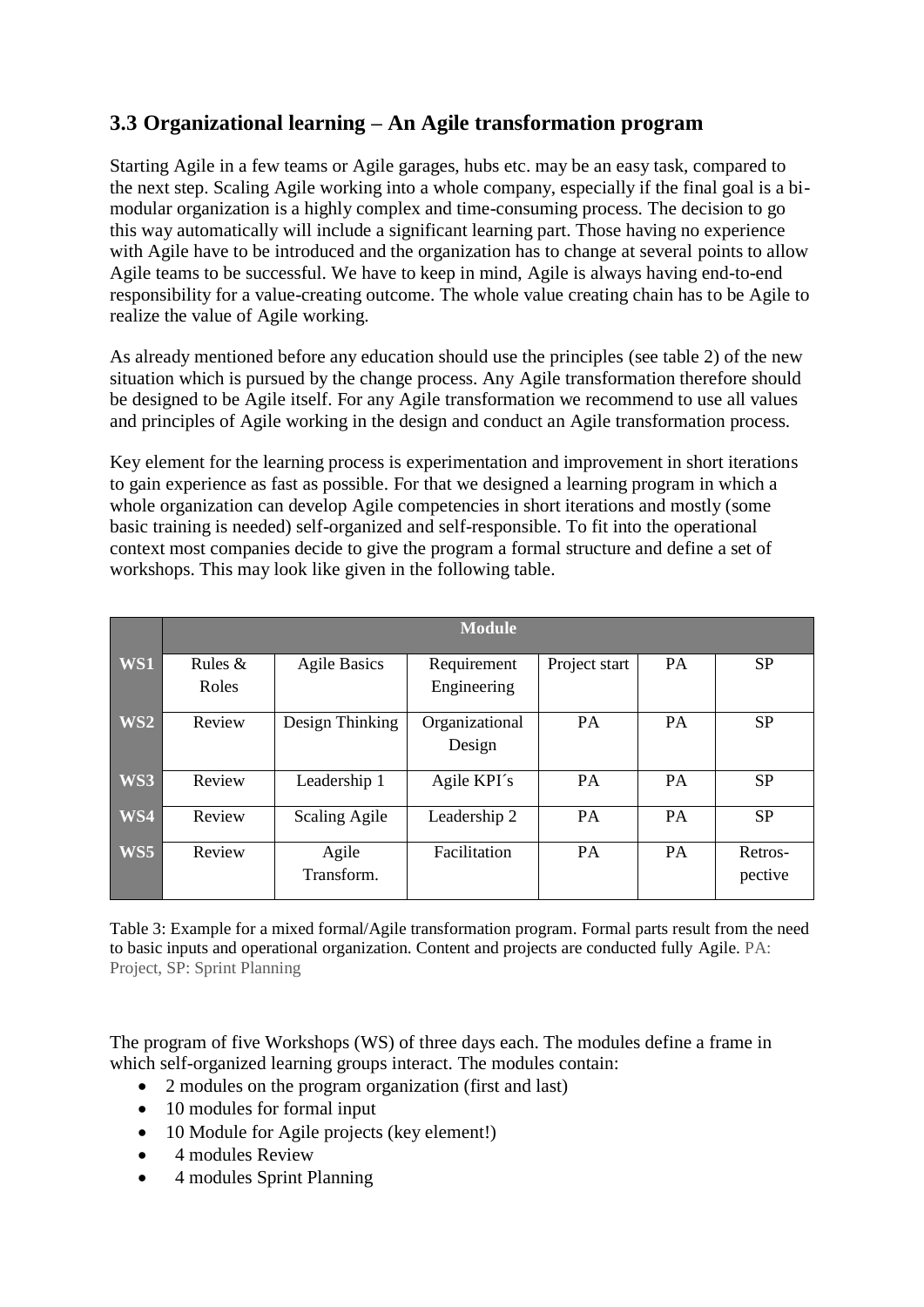The project work is mandatory but participants choose projects supporting the Agile transformation, Reviews and Sprint Planning are used the same way they occur in Scrum or other Agile methods. The whole program is timeboxed, tasks are defined and the actual situation in the transformation (which will never be as planned) is reintegrated in the planning.

Each participant defines an individual learning plan, including topics to learn (about agile and change) plus a catalogue of personal strengths. From the learning needs and the existing competencies (strengths) a group map of existing and needed competencies is drawn. Afterwards learning groups form in which learning and teaching/support are combined. The mindset behind this is: We learn with and from each other.

The whole program in real live is not a program anymore, since approximately 90% of the invested time and effort comes from self-responsible and self-organized learning teams, supporting the transformation in their company by their project work and supporting others to learn about Agile.

#### **4. Summary and conclusion**

Agile working allows organizations to add better ways to organize work in complex environments to their existing learning portfolio. Since new knowledge and experience is created within Agile teams, learning plays a key role for success in this area. Learning for complexity will use the logic *Probe – Sense – Respond* and Agile mindset as given in the Agile learning manifesto (see table 2).

Since learning always should simulate the future wanted to be achieved by the learning it is essential to design new learning environments using Agile values, principles and methods. This is often a breach to established standards but Agile can´t be learned in formal trainings but will be essential for all learning institutions.

The future of Agile learning is based on self-responsible learners, interacting in self-organized teams, using modern tools to define their own content and method set to achieve individual learning goals, which may change in the course of a program, due to new insights and a changing context.

## **Literature:**

[1] Deloitte 2017. The organization of the future: Arriving now 2017 Global Human Capital Trends, from: [https://www2.deloitte.com/insights/us/en/focus/human-capital](https://www2.deloitte.com/insights/us/en/focus/human-capital-trends/2017/organization-of-the-future.html)[trends/2017/organization-of-the-future.html](https://www2.deloitte.com/insights/us/en/focus/human-capital-trends/2017/organization-of-the-future.html)

[2] Manifesto for Agile Software Development. 2010, from:<https://agilemanifesto.org/>

[3] Snowden, David J.; Boone, Mary E. 2007. ["A Leader's Framework for Decision Making".](https://hbr.org/2007/11/a-leaders-framework-for-decision-making) Harvard Business Review, 69–76